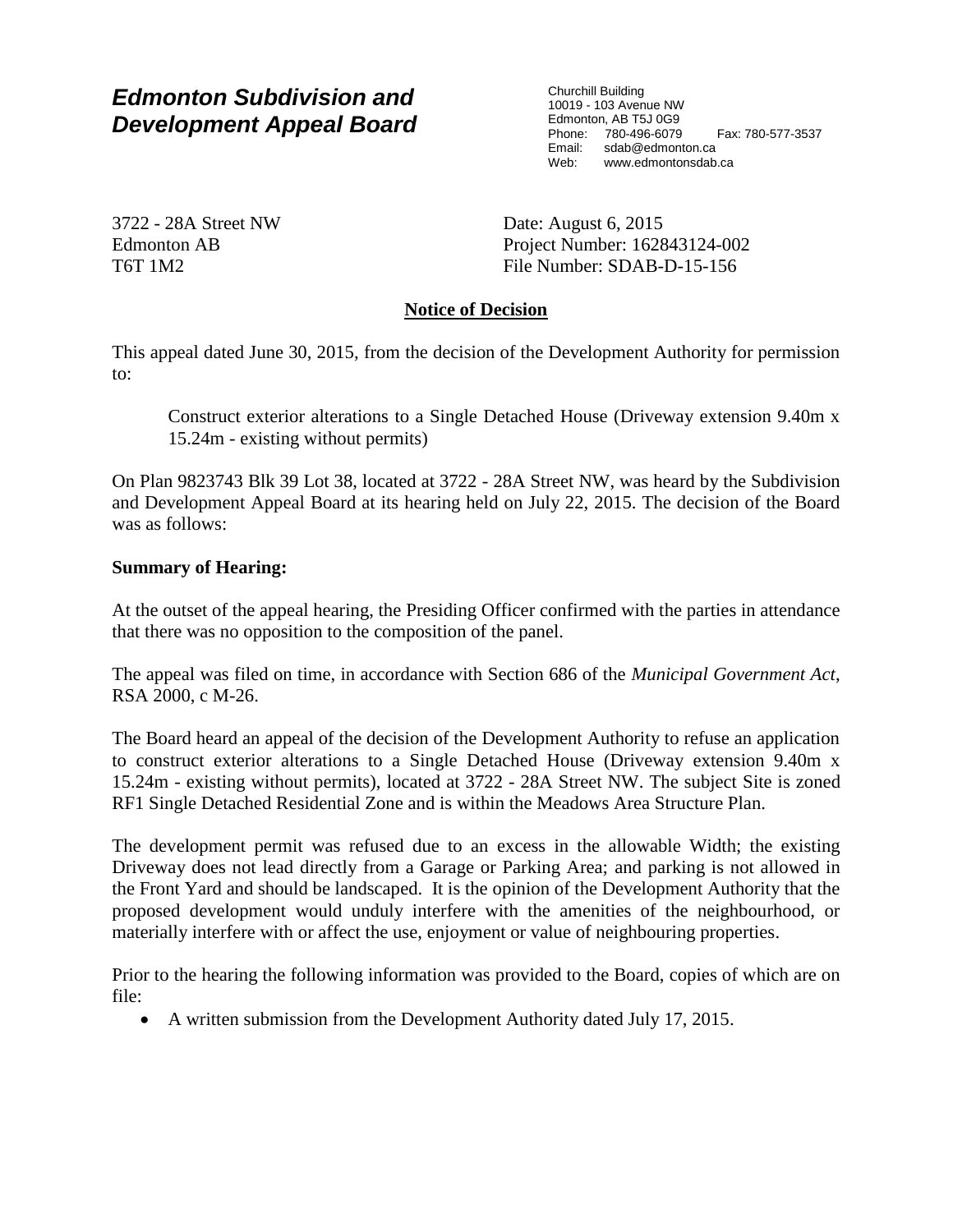The Board heard from Mr. Goel who appeared on behalf of the Appellant, Mr. Gill, who was also in attendance. Mr. Goel provided the following information in support of the appeal:

- 1. Mr. Gill has lived at this residence since 2002.
- 2. He decided to proceed with the driveway extension last year.
- 3. Mr. Goel submitted 23 photographs of similar driveway extensions that exist in this neighbourhood, marked Exhibit "A".
- 4. Parking on the street is difficult during the winter months because the house is located at a Tintersection and Mr. Gill's car has been damaged on several occasions.
- 5. Mr. Goel provided a list of names of nine property owners who do not oppose the existing driveway extension, marked Exhibit "B".
- 6. He also submitted a letter from Mr. Gill's children's' physician outlining the health issues of one of his children, marked Exhibit "C".

Mr. Goel provided the following responses to a question:

1. The driveways illustrated in the photographs are all located within several blocks of the subject site but he did not know whether they had valid development permits.

The Board then heard from Mr. Christian Lee, representing the Sustainable Development Department, who provided the following information:

- 1. He provided inspection photographs of the subject site to illustrate the number of vehicles parked at the residence, marked Exhibit "D".
- 2**.** The driveway extension came to the attention of the Sustainable Development Department as the result of two registered complaints. One complaint violated a condition that was placed on the approved Minor Home Based Business permit that outdoor business activity and outdoor storage of materials or equipment associated with the business was not allowed on the Site.
- 3. He refused the development permit application because it was his opinion that the driveway extension would have a negative impact on the neighbourhood.
- 2. Mr. Lee referenced a photograph of the subject site that was taken prior to the construction of the driveway extension, marked Exhibit "E".

He provided the following response to a question:

1. A development permit for a Minor Home Based Business was approved at this residence with all of the required conditions.

Mr. Goel made the following points in rebuttal:

1. Mr. Gill now operates his business from another location and no longer operates a minor home based business from his residence.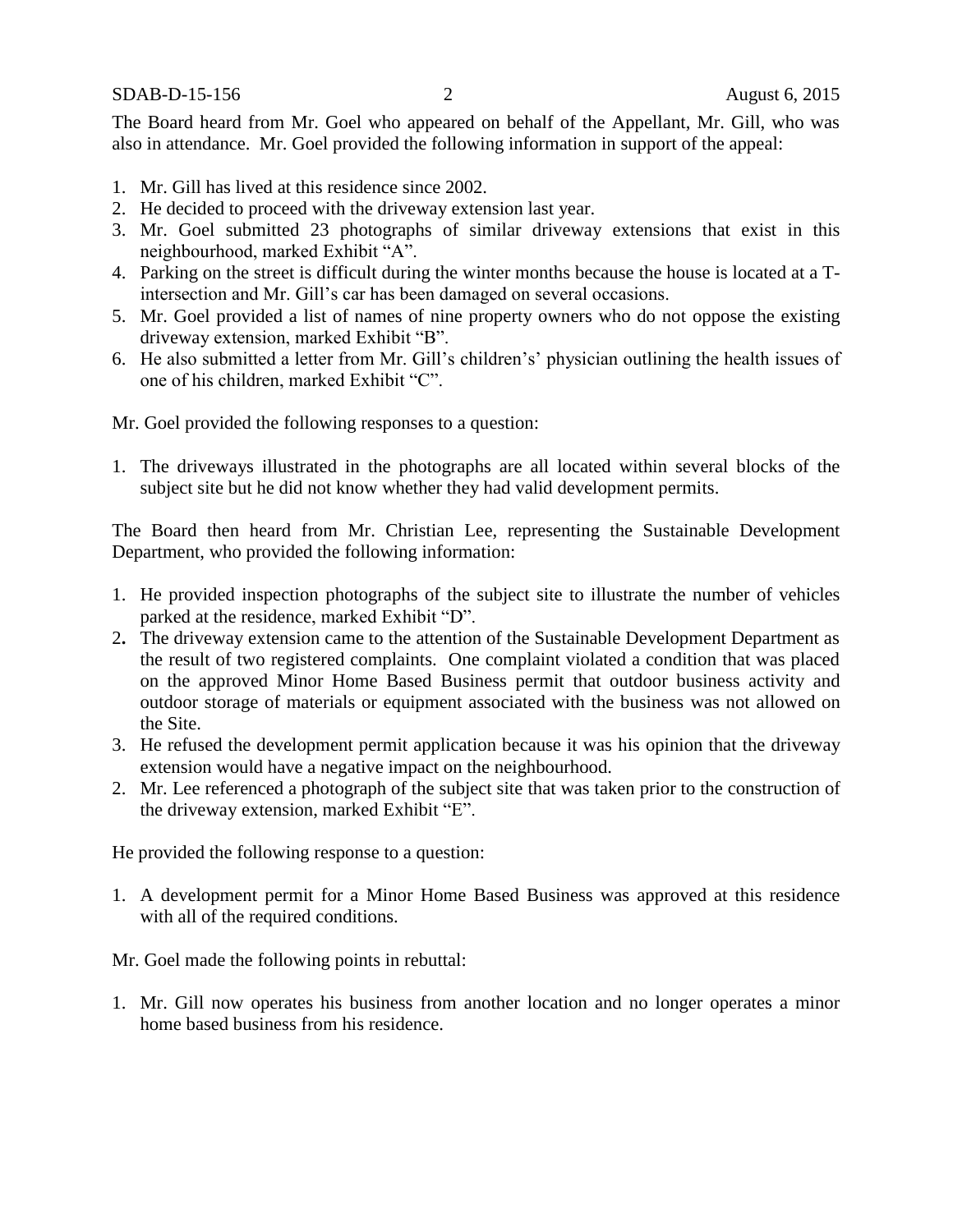#### SDAB-D-15-156 3 August 6, 2015

2. The four vehicles illustrated in Exhibit "D", referenced by the Development Officer, are all personal vehicles that belong to Mr. Gill and his family.

## **Decision:**

The appeal is **DENIED** and the decision of refusal by the Development Authority is **UPHELD.**

## **Reasons for Decision:**

The Board finds the following:

- 1. The proposed development is an addition to a Single Detached House which is a Permitted Use in the RF1 Single Detached Residential Zone.
- 2. The Board acknowledges the photographic evidence provided by the Appellant to illustrate 23 similar driveway extensions that have been developed in this neighbourhood. However, information could not be provided to determine whether or not valid development permits had been issued for any or all of these driveway extensions.
- 3. Section 55.4(1) of the *Edmonton Zoning Bylaw* states that "All open space including Front Yards… Setback areas and Separation Spaces shall be landscaped…" Section 6.1(55) defines Landscaping to mean, in part, "decorative hardsurfacing elements… excluding monolithic concrete and asphalt". In short, Front Yards and Front Setbacks must be landscaped, but monolithic concrete cannot be used for landscaping purposes.
- 4. Based on a review of the photographic evidence provided, the existing driveway extension is located in the front of the property which does not comply with the landscaping regulations, pursuant to Section 55.4(1) of the *Edmonton Zoning Bylaw*.
- 5. Based on the evidence provided by the Development Officer, the property owner was advised to apply for a development permit for the driveway extension as a result of complaints received from neighbouring property owners.
- 6. The Board acknowledges the list of names for nine neighbouring property owners who support the development provided by the Appellant, marked Exhibit "C", but notes that the signatures of these property owners were not included and information about the required variances was not included on the petition of support. As well, one of the nine property owners is not within the 60m notification radius.
- 7. Section 54.2(2)(e) of the *Edmonton Zoning Bylaw* states the following:

Except as otherwise provided for in this Bylaw, parking spaces, not including Driveways, that are required in accordance with the minimum standards of this Bylaw shall be located in accordance with the following:

- i. parking spaces shall not be located within a Front Yard; and
- ii. …

Based on a review of the photographic evidence provided by the Development Officer, the Board finds that vehicles were parked on the driveway extension which does not comply with Section 54.2(2)(e) of the *Edmonton Zoning Bylaw*.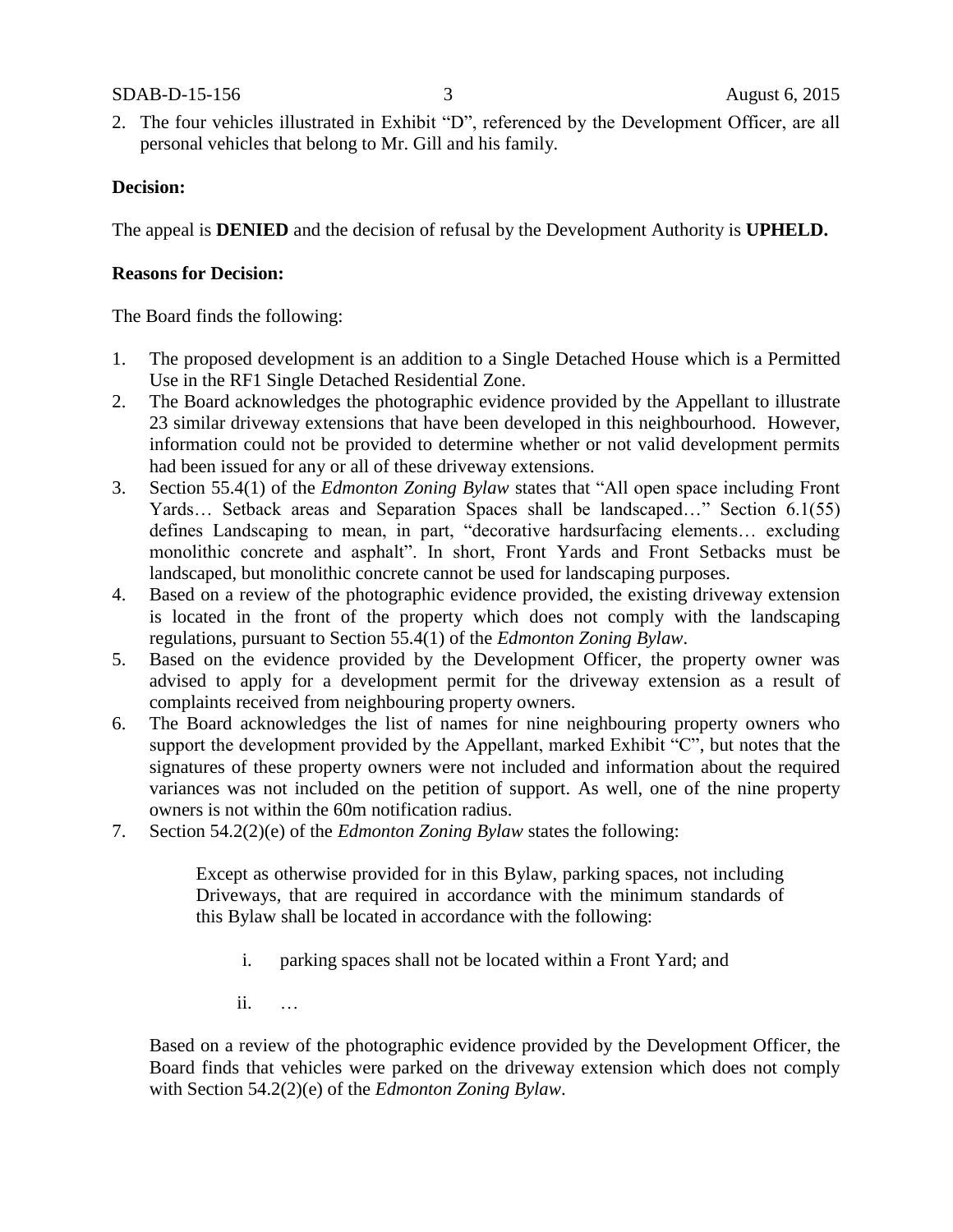- 8. The Board acknowledges the medical evidence provided regarding the health concerns of one of the residents of this property but finds that there are other types of landscaping materials that can be used to landscape the Front Yard to address these health concerns while complying with the requirements of Section 54.2(2)(e) of the *Edmonton Zoning Bylaw*.
- 9. The Appellant did not provide any planning reasons that would allow the Board to grant the required variances.
- 10. Based on the above, it is the opinion of the Board, that the proposed development will unduly interfere with the amenities of the neighbourhood and materially interfere with and affect the use, enjoyment and value of neighbouring parcels of land.

### **Important Information for Applicant/Appellant**

- 1. This decision may be appealed to the Alberta Court of Appeal on a question of law or jurisdiction under Section 688 of the *Municipal Government Act*, RSA 2000, c M-26. If the Subdivision and Development Appeal Board is served with notice of an application for leave to appeal its decision, such notice shall operate to suspend the Development Permit.
- 2. When a decision on a Development Permit application has been rendered by the Subdivision and Development Appeal Board, the enforcement of that decision is carried out by the Sustainable Development Department, located on the 5th Floor, 10250 – 101 Street, Edmonton.

*NOTE: The City of Edmonton does not conduct independent environmental checks of land within the City. If you are concerned about the stability of this property for any purpose, you should conduct your own tests and reviews. The City of Edmonton, when issuing a development permit, makes no representations and offers no warranties as to the suitability of the property for any purpose or as to the presence or absence of any environmental contaminants on the property.*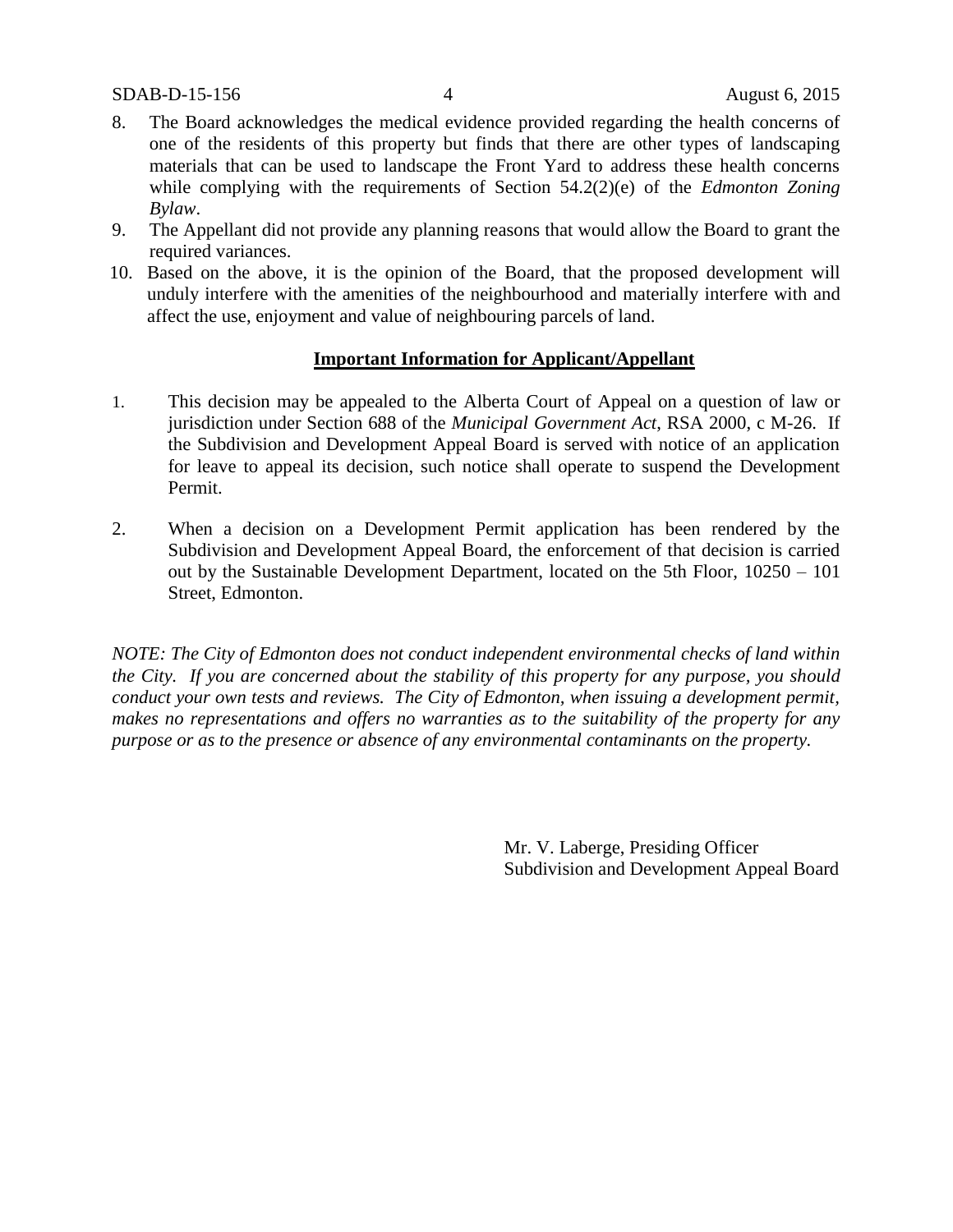Churchill Building 10019 - 103 Avenue NW Edmonton, AB T5J 0G9 Phone: 780-496-6079 Fax: 780-577-3537<br>Email: sdab@edmonton.ca sdab@edmonton.ca Web: www.edmontonsdab.ca

7523 - 168 Avenue NW Edmonton, AB T5Z 3Y7

Date: August 6, 2015 Project Number: 138379212-002 File Number: SDAB-D-15-157

# **Notice of Decision**

This appeal dated June 30, 2015, from the decision of the Development Authority for permission to:

Construct exterior alterations to a Single Detached House (concrete Driveway extension 13.20m x 11.92m)

on Plan 0521874 Blk 4 Lot 5, located at 7523 - 168 Avenue NW, was heard by the Subdivision and Development Appeal Board at its hearing held on July 22, 2015. The decision of the Board was as follows:

## **Summary of Hearing:**

At the outset of the appeal hearing, the Presiding Officer confirmed with the parties in attendance that there was no opposition to the composition of the panel.

The appeal was filed on time, in accordance with Section 686 of the *Municipal Government Act*, RSA 2000, c M-26.

The Board heard an appeal of the decision of the Development Authority to refuse an application to construct exterior alterations to a Single Detached House (concrete Driveway extension 13.20m x 11.92m), located at 7523 - 168 Avenue NW. The subject Site is zoned RF1 Single Detached Residential Zone.

The development permit was refused because the existing concrete extension on either side of the approved Driveway does not lead to an overhead Garage door or Parking Area; the Front Yard is not landscaped; parking spaces are not permitted within a Front Yard; parking on areas that should be landscaped detracts from desirable curb appeal; and the conditions imposed on the approved Development Permit for the Single Detached House have not been fulfilled.

Prior to the hearing, the following information was provided to the Board, a copy of which is on file:

A written submission from the Development Authority dated July 17, 2015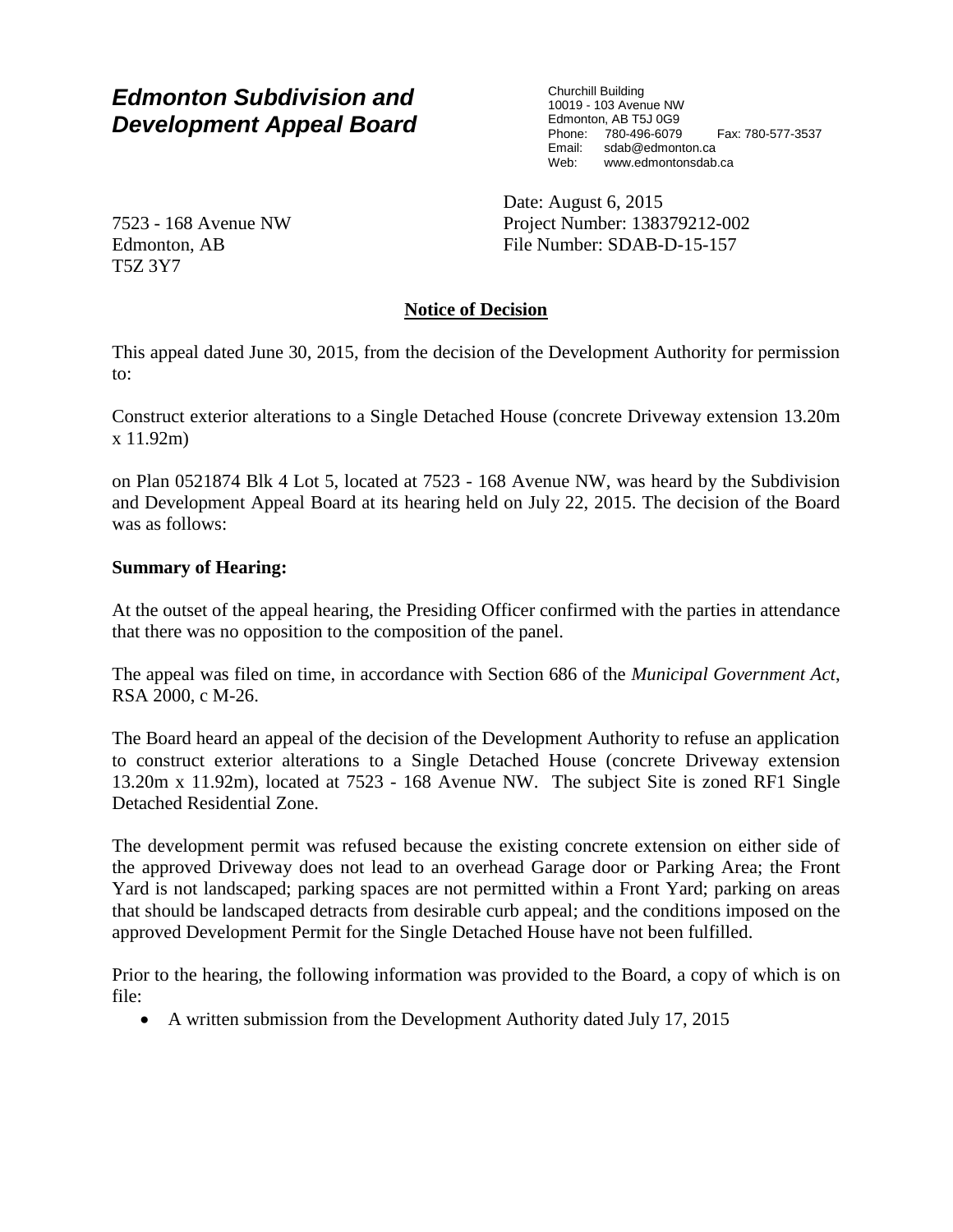The Board heard from the Appellant, Mr. Tom Ho, who provided the following information:

- 1. Mr. Ho asked for clarification regarding what portion of the concrete was under dispute.
- 2. The Presiding Officer advised Mr. Ho that the concrete extensions on both sides of the driveway were the subject of the hearing.
- 3. Mr. Ho was not aware that a development permit was required for the driveway extension.
- 4. He decided to extend his driveway to provide additional parking when his children lived at home.
- 5. Mr. Ho has health problems, including allergies, and the driveway extension reduces the amount of yard work.
- 6. The driveway was extended because it was similar to other extended driveways in his neighbourhood.
- 7. He understands that the City has concerns about vehicles parking on the concrete extension.
- 8. Street parking is limited, particularly when his neighbours have parties and during the winter months when the snow is piled up on the street.
- 9. His children have moved out of his house so the amount of parking he once required has decreased.
- 10. He appealed the refusal because the Sustainable Development Department did not provide clear instructions about the driveway extension, and he would like to know what he should do to ensure that his property complies with City requirements.
- 11. He asked for clarification as to what type of landscaping materials could be used.
- 12. He referenced a hand drawn plan of his proposal to remedy the situation, marked Exhibit "A". This includes removing sections of the concrete on both sides of the driveway. Trees and other plants would then be planted in these cut outs.
- 13. He has had discussions with a contractor about cutting the concrete, and the cost of cut outs is less prohibitive than the cost of removing the entire concrete driveway extension.
- 14. He is willing to make alterations to comply with the City requirements without removing all of the concrete, but the Development Officer told him that he would have to remove all of the concrete driveway extensions.
- 15. He no longer parks vehicles on the driveway extensions.
- 16. He expressed frustration that he had no contact with Sustainable Development for six or seven months after he submitted his development permit application.

Mr. Ho provided the following responses to questions:

- 1. He has lived at the subject property for approximately 8 years.
- 2. The driveway extension was constructed in 2008.
- 3. Other driveways in his neighbourhood have similar extensions but he does not know whether or not they have valid development permits.
- 4. He currently owns two vehicles.
- 5. The driveway extension was added to enable his children to park on site, but they no longer live at home and extra parking is not required.
- 6. He is prepared to compromise by adding landscaping to prevent vehicle parking on the extension without having to completely remove the concrete.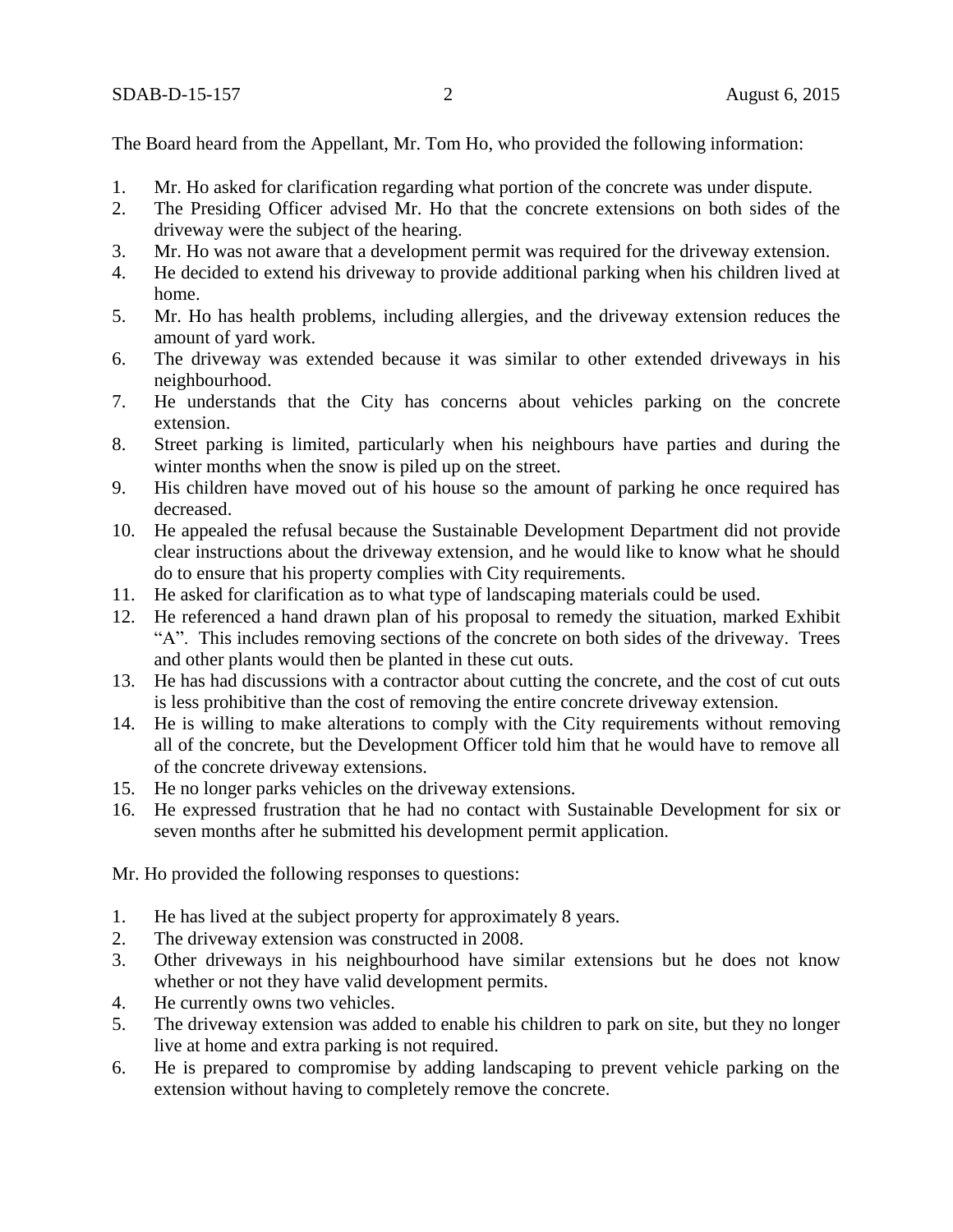The Board then heard from Mr. Lee, representing the Sustainable Development Department, who provided the following information:

- 1. He submitted photographs, marked Exhibit "B".
- 2. He noted that Mr. Ho's neighbour has received three violation notices for a driveway extension and lack of landscaping.
- 3. He referenced a photograph contained in his submission to illustrate that the subject site and the immediately adjacent property are the only properties in this area with driveway extensions of this nature.
- 4. Based on this information, he refused the development permit application because in his opinion it was not characteristic of the neighbourhood.
- 5. He had previously discussed non-feasible alternative solutions with the Appellant, specifically the inclusion of planters on the driveway extension. However, the proposal presented by the Appellant today was not discussed.

Mr. Lee provided the following responses to questions:

- 1. The City is willing to make some compromises with respect to the required landscaping but wants to ensure that vehicles cannot be parked on the driveway extension.
- 2. He referenced a condition contained in his written submission regarding the provision of a landscaping plan.
- 3. He agreed that the extension on the right side of Photograph 1 of Exhibit "B" could be considered a walkway. However, monolithic concrete cannot be used for walkway.
- 4. The *Edmonton Zoning Bylaw* does not regulate the maximum allowable width of a walkway.
- 5. The driveway extension came to the attention of the Sustainable Development Department through a complaint.
- 6. It was his opinion that the front face of the house containing the front entrance is the front portion of the building and not the front wall of the attached garage. This means that the portion of the driveway extension located between the front door and the front of the attached garage is not compliant.

The Appellant had nothing further to add in rebuttal but asked that additional time be provided to make the required changes if his appeal is denied.

## **Decision:**

The appeal is **ALLOWED** and the decision of the Development Authority is **REVOKED.** The development is **GRANTED** as applied for to the Development Authority, subject to the following **CONDITIONS:**

1. The portion of the driveway extension identified in Schedule A of this decision (attached) shall be removed, and landscaping shall be provided to comply with the requirements of Section 55.1 of the *Edmonton Zoning Bylaw* on or before October 31, 2015.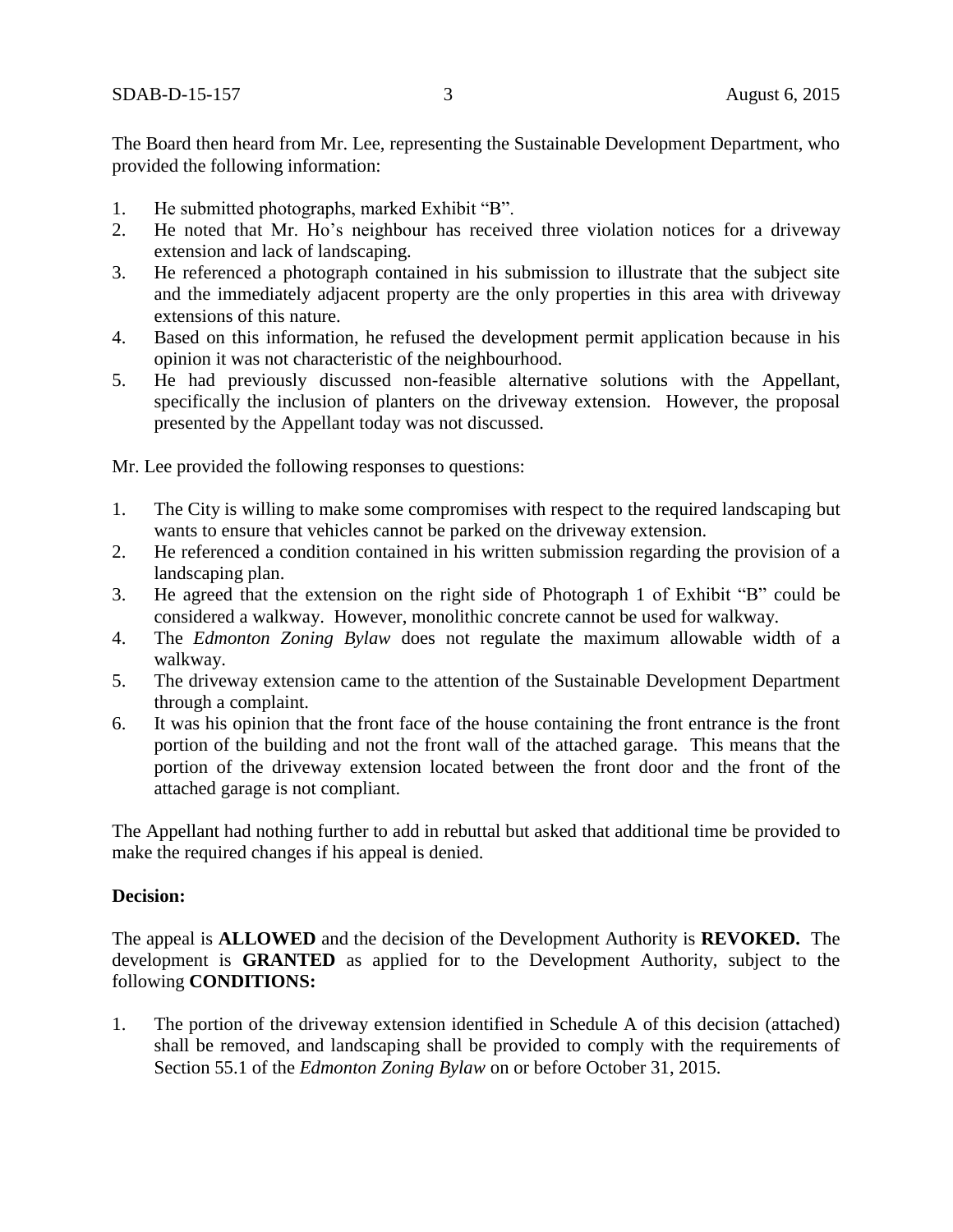- 2. The portion of the driveway extension identified on Schedule B of this decision (attached) shall be removed, and landscaping shall be provided to comply with Section 55.1 of the *Edmonton Zoning Bylaw* on or before October 31, 2015.
- 3. Absolutely no parking shall be allowed within the required Front Yards/Setbacks other than the approved Driveway, pursuant to Section 54.2 of the *Edmonton Zoning Bylaw*.

### **Reasons for Decision:**

The Board finds the following:

- 1. The proposed development is Accessory to a Permitted Use in the RF1 Single Detached Residential Zone.
- 2. While the *Edmonton Zoning Bylaw* contains specific requirements regarding the width of a Driveway, it does not contain specific requirements such as location, composition or maximum allowable width for walkways,
- 3. The Board finds that the portion of the concrete driveway extension located on the west side of the lot, excluding the portion to be removed pursuant to Schedule A, is a walkway because it provides direct access to the front entrance and is similar in width to the front landing and front entry.
- 4. The condition imposed will ensure that the extension will not be used to park vehicles in the Front Yard and will provide some additional landscaping in the Front Yard.
- 5. Section 6.1(40) of the *Edmonton Zoning Bylaw* defines a Front Yard as "the portion of a Site abutting the Front Lot Line extending across the full width of the Site, situated between the Front Lot Line and the nearest wall of the principal building, not including projections."
- 6. The Board finds that the nearest wall of the principal building is the wall containing the overhead garage doors. Therefore, all portions of the existing driveway extension located north of that line are located in the Front Yard.
- 7. The conditions imposed will ensure that the existing sections of the driveway extension that do not comply will be removed.
- 8. Based on the evidence provided, the Board could not determine if there was an entry door located on the east side of the attached Garage. Therefore, the Board could not determine whether or not this portion of the driveway extension could be classified as a walkway.
- 9. The condition imposed provides additional time for the Appellant to remove the required sections of the driveway extension to comply with the requirements of the *Edmonton Zoning Bylaw*.
- 10. The Board recognizes and supports the Appellant's proposal to provide additional landscaping on the walkway located in the Front Yard.
- 11. There were no letters of objection received and no one appeared in opposition to the proposed development.
- 12. Based on the above, it is the opinion of the Board that the proposed development will not unduly interfere with the amenities of the neighbourhood or materially interfere with or affect the use, enjoyment and value of neighbouring parcels of land.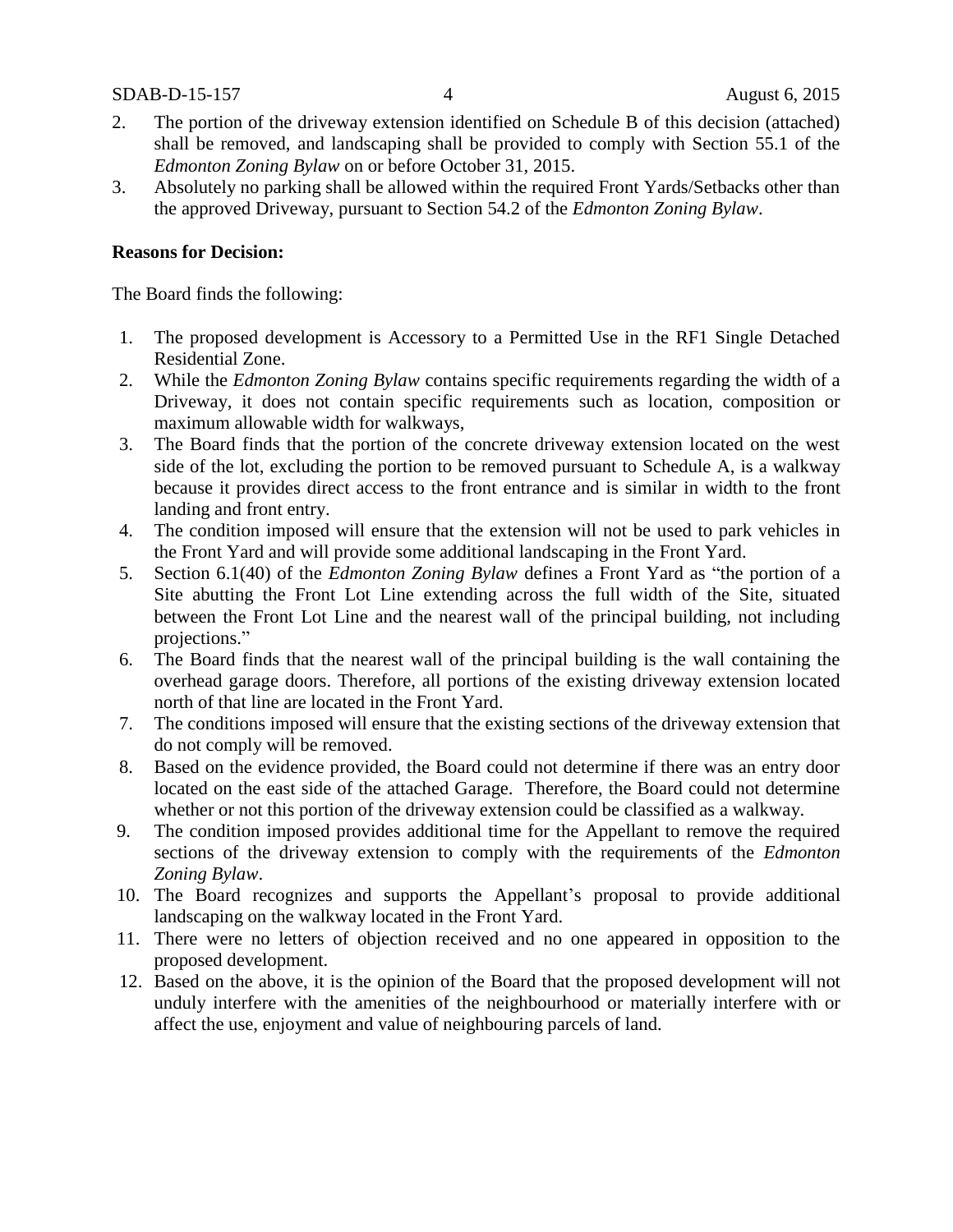## **Important Information for Applicant/Appellant**

- 1. This is not a Building Permit. A Building Permit must be obtained separately from the Sustainable Development Department, located on the  $5<sup>th</sup>$  Floor, 10250 – 101 Street, Edmonton.
- 2. Obtaining a Development Permit does not relieve you from complying with:
	- a) the requirements of the *Edmonton Zoning Bylaw*, insofar as those requirements have not been relaxed or varied by a decision of the Subdivision and Development Appeal Board;
	- b) the requirements of the *Alberta Safety Codes Act*, RSA 2000, c S-1;
	- c) the requirements of the *Permit Regulation*, Alta Reg 204/2007;
	- d) the requirements of any other appropriate federal, provincial or municipal legislation; and
	- e) the conditions of any caveat, covenant, easement or other instrument affecting a building or land.
- 3. When an application for a Development Permit has been approved by the Subdivision and Development Appeal Board, it shall not be valid unless and until any conditions of approval, save those of a continuing nature, have been fulfilled.
- 4. A Development Permit will expire in accordance to the provisions of Section 22 of the *Edmonton Zoning Bylaw 12800*, as amended.
- 5. This decision may be appealed to the Alberta Court of Appeal on a question of law or jurisdiction under Section 688 of the *Municipal Government Act*, RSA 2000, c M-26. If the Subdivision and Development Appeal Board is served with notice of an application for leave to appeal its decision, such notice shall operate to suspend the Development Permit.
- *6.* When a decision on a Development Permit application has been rendered by the Subdivision and Development Appeal Board, the enforcement of that decision is carried out by the Sustainable Development Department, located on the 5th Floor, 10250 – 101 Street, Edmonton.

*NOTE: The City of Edmonton does not conduct independent environmental checks of land within the City. If you are concerned about the stability of this property for any purpose, you should conduct your own tests and reviews. The City of Edmonton, when issuing a development permit, makes no representations and offers no warranties as to the suitability of the property for any purpose or as to the presence or absence of any environmental contaminants on the property.*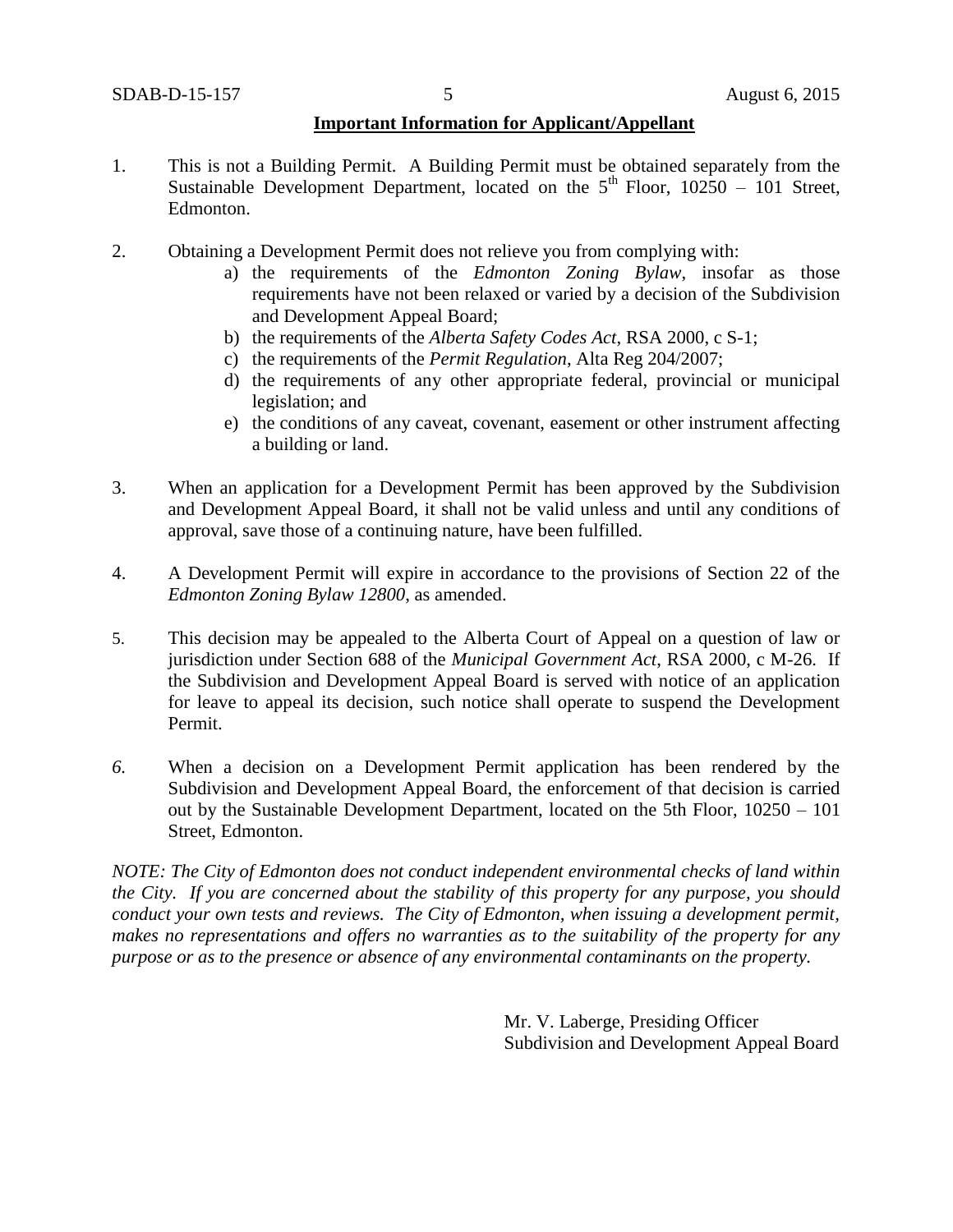Churchill Building 10019 - 103 Avenue NW Edmonton, AB T5J 0G9 Phone: 780-496-6079 Fax: 780-577-3537<br>Email: sdab@edmonton.ca sdab@edmonton.ca Web: www.edmontonsdab.ca

17928 - 93 Avenue NW Edmonton, AB T5T 1V6

Date: August 6, 2015 Project Number: 152747801-002 File Number: SDAB-D-15-158

## **Notice of Decision**

This appeal dated June 30, 2015, from the decision of the Development Authority for permission to:

Construct exterior alterations to an existing Single Detached House, existing without permits (driveway extension, 2.98m x 10.36m)

on Plan 7521610 Blk 40 Lot 13, located at 17928 - 93 Avenue NW, was heard by the Subdivision and Development Appeal Board at its hearing held on July 22, 2015.

The decision of the Board was as follows:

### **Summary of Hearing:**

At the outset of the appeal hearing, the Presiding Officer confirmed with the parties in attendance that there was no opposition to the composition of the panel.

The appeal was filed on time, in accordance with Section 686 of the *Municipal Government Act*, RSA 2000, c M-26.

The Board heard an appeal of the decision of the Development Authority to refuse an application to construct exterior alterations to an existing Single Detached House, existing without permits (driveway extension, 2.98m x 10.36m), located at 17928 - 93 Avenue NW. The subject Site is zoned RF1 Single Detached Residential Zone.

The development permit was refused because the existing concrete driveway extension abutting the right side property line does not lead to an overhead garage door or parking area; the driveway extension is in the front and Front Yards must be landscaped and monolithic concrete is not considered a form of landscaping; parking is not allowed in the front yard; and it is the opinion of the Development Authority that the proposed development will unduly interfere with the amenities of the neighbourhood.

Prior to the hearing the following information was provided to the Board, copies of which are on file:

- Additional information received with the appeal on June 30, 2015.
- A Web response from a 60 metre owner in opposition to the proposed development.
- A written submission from the Development Officer dated July 20, 2015.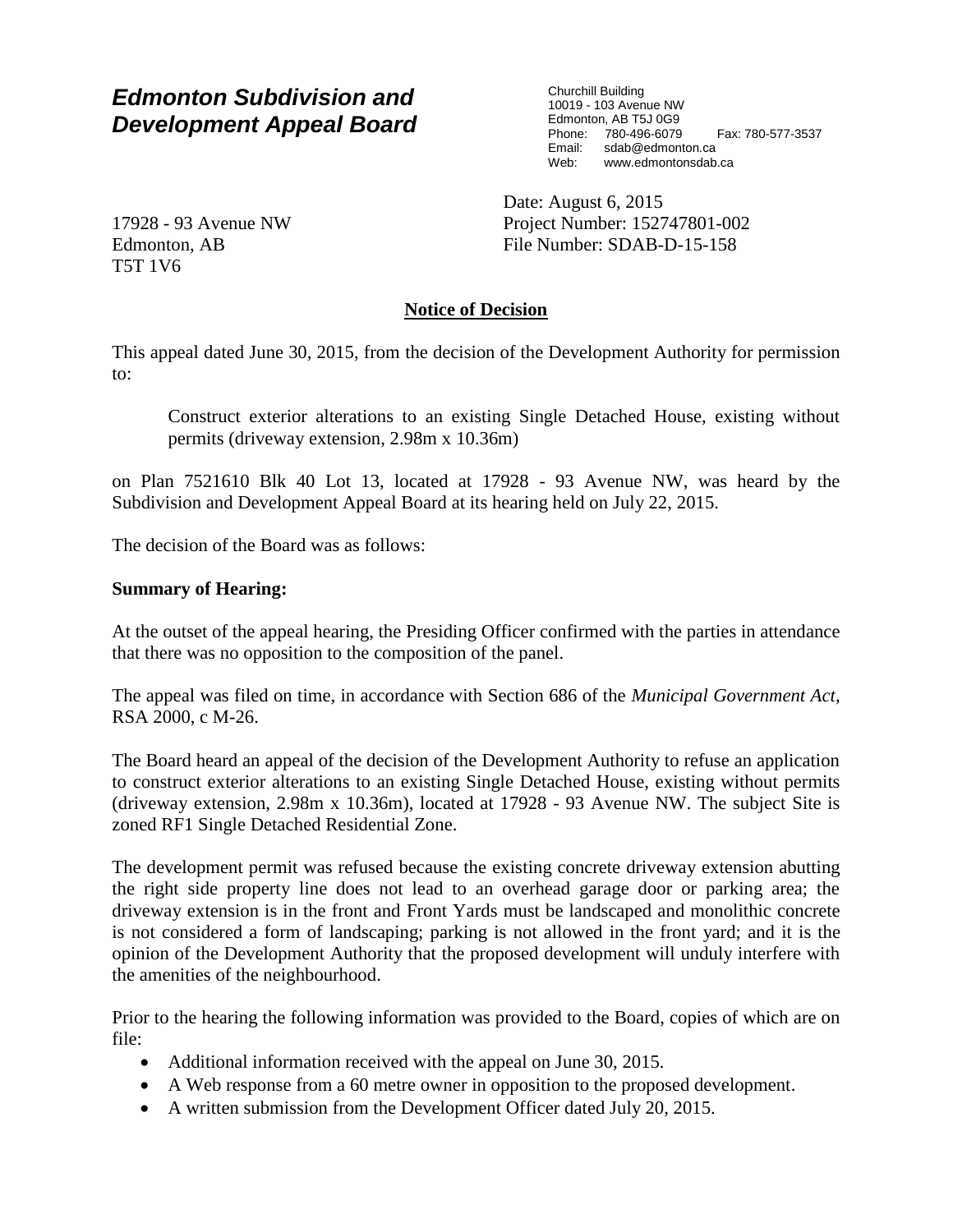The Board heard from the Appellants, Mr. and Mrs. Calapre who provided the following information in support of the appeal:

- 1. They have lived at the residence since 2010.
- 2. The driveway was broken and cracked when they purchased the property.
- 3. They checked with their neighbours before repairing the driveway.
- 4. They were contacted by the City regarding a complaint about drainage from their property two years after the driveway was replaced.
- 5. The site was inspected and they received a Certificate of Lot Grading in 2013, a copy of which is marked Exhibit "A".
- 6. They were not aware that the driveway extension required a development permit and the issue was not raised at the time of the lot grading inspection.
- 7. The City received additional complaints regarding drainage several months ago.
- 8. They have made significant improvements to their house since 2010.
- 9. Their house sits higher than the surrounding houses.
- 10. They park their vehicles on the driveway extension because street parking is restricted due to the school located across the street. Their vehicles have also been vandalized in the past.

They provided the following responses to questions:

- 1. The extension existed before they purchased the subject property.
- 2. The entire driveway was replaced.
- 3. There is no side door on the garage.
- 4. The driveway existed in its current condition when the lot grading certificate was issued by the City.
- 5. On street parking is time restricted in front of the school.

The Board then heard from Mr. Paul Belzile, representing the Sustainable Development Department, who provided the following information:

- 1. The application is for a driveway extension to a single attached garage.
- 2. However, the existing driveway and parking pad width is typical of a double car garage.
- 3. He agreed that there is no way to interpret the driveway extension as being a walkway to the garage entry door because it is located at the back of the house and not at the side.

The Board then heard from Mr. Tyszko and Mrs. Tyszko, affected property owners who appeared in opposition to the proposed development and provided the following information:

- 1. They disputed the Appellant's submission that the driveway extension existed when they purchased the property.
- 2. They have lived in the neighbourhood for 25 years and when the Appellants purchased the subject property, there was a single driveway that led directly to the garage with landscaping in the front yard.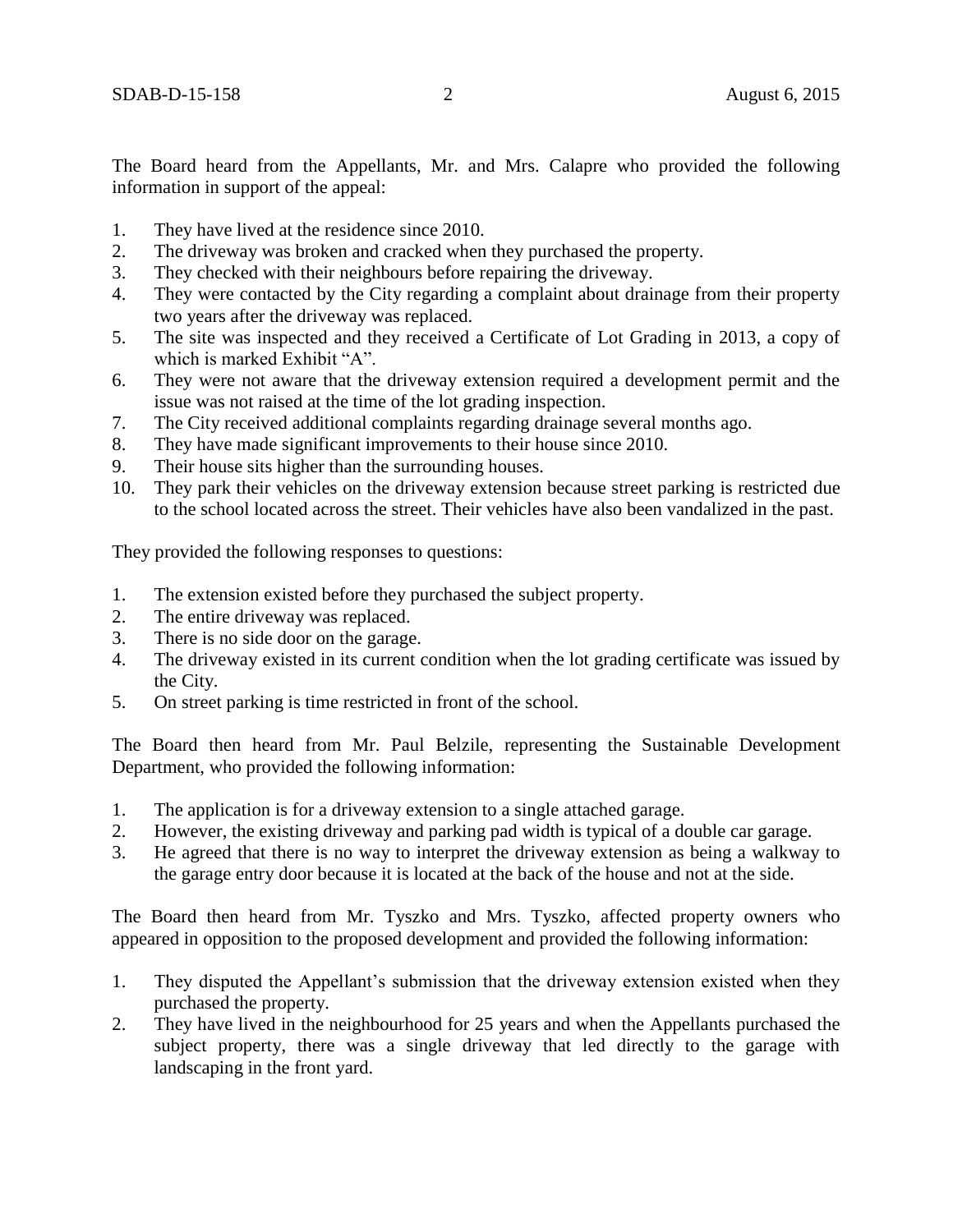SDAB-D-15-158 3 August 6, 2015

- 3. Water drainage from the Appellant's property causes ice buildup on their driveway and has flooded their basement, resulting in more than \$20,000 in damages.
- 4. They also have safety concerns because of the ice buildup on the driveway.
- 5. When the Appellants extended their driveway, they added a concrete slab that lined up directly with the Tyszkos' driveway.
- 6. The Tyszkos' basement flooded during July of a recent summer due to heavy rains.
- 7. They then decided to improve the landscaping and replace their driveway. However, these improvements do not prevent water from the Appellant's property from draining onto their driveway.
- 8. They attempted to discuss this issue with the Appellants before eventually filing a complaint with the City.
- 9. They were not aware of any records with respect to the state of the Appellant's property at the time of purchase.
- 10. They submitted a set of four photographs marked Exhibit "B". One of the photographs was taken this year to illustrate the extent of the icing on their driveway and the winter conditions.
- 11. The flooding of their property has been much worse since the driveway on their neighbour's property was extended.
- 12. Their houses face northwest and snow melt/freeze cycles make it difficult to remove the ice and makes it dangerous to access their house via the driveway.

Mr. and Mrs. Calapre provided the following information in rebuttal:

- 1. The photograph referenced by Mr. and Mrs. Tyszkos illustrated snow that had fallen and melted immediately.
- 2. They always use sand to address any icing issues.
- 3. They did not agree that snow melt from their property causes icing on their neighbour's driveway.
- 4. At the time of the lot grading inspection, they were asked to remove 6 inches of concrete between their driveway and their neighbour's driveway.

Mr. and Mrs. Calapre provided the following responses to questions:

- 1. The driveway was smaller when they moved in and there was some landscaping located between their driveway and the Tyszkos' driveway.
- 2. They increased the size of the driveway by adding the extension when the driveway was replaced.
- 3. They talked to their neighbours before extending the driveway, but they were not aware of the City regulations.

## **Decision:**

The appeal is **DENIED** and the decision of the Development Authority is **CONFIRMED**. The development is **REFUSED.**

The existing driveway extension shall be removed on or before October 31, 2015.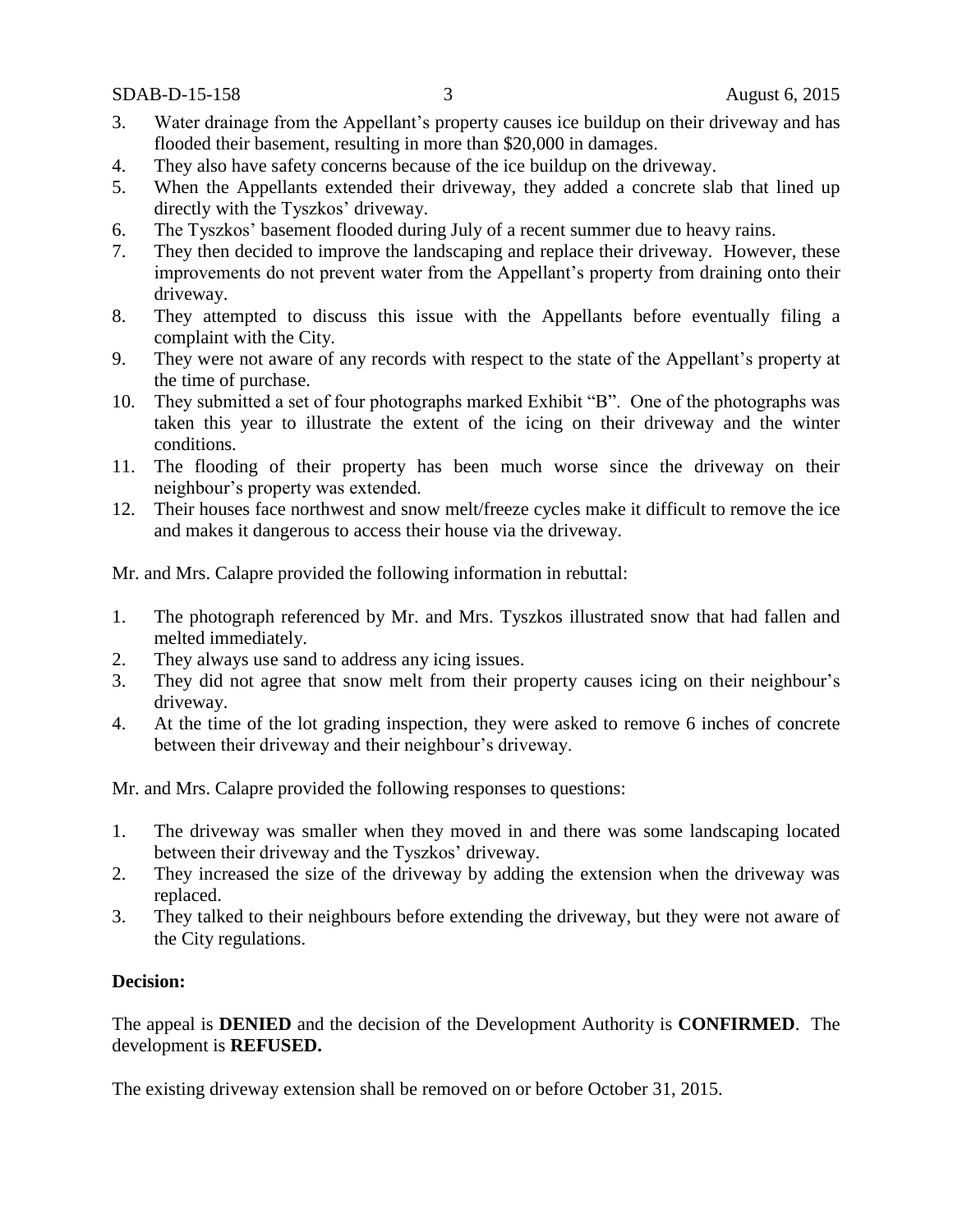#### **Reasons for Decision:**

The Board finds the following:

- 1. The proposed development is Accessory to a Permitted Use in the RF1 Single Detached Residential Zone.
- 2. The appeal has been denied for the following reasons:
	- a) Section 6.1(26) of the *Edmonton Zoning Bylaw* defines a Driveway as "an area that provides access for vehicles from a public or private roadway to a Garage or Parking Area."
	- b) Based on a review of the photographic evidence provided, the existing 3.0 metre wide concrete Driveway extension abutting the east side of the property line does not lead to an overhead Garage door or Parking Area.
	- c) Section 55.4(1) of the *Edmonton Zoning Bylaw* states, in part:

All open space including Front Yards, Rear Yards, Side Yards and Yards, at Grade Amenity Areas, Private Outdoor Amenity Areas, Setback areas and Separation Spaces shall be landscaped with trees, shrubs, flower beds, grass, ground cover or suitable decorative hardsurfacing...

d) Section 6.1(55) of the *Edmonton Zoning Bylaw* defines Landscaping as follows:

…the preservation or modification of the natural features of a Site through the placement or addition of any or a combination of the following:

- a. soft landscaping elements such as trees, shrubs, plants, lawns and ornamental plantings;
- b. decorative hardsurfacing elements such as bricks, pavers, shale, crushed rock or other suitable materials, excluding monolithic concrete and asphalt, in the form of patios, walkways and paths; and
- c. architectural elements such as decorative fencing, walls and sculpture;
- e) The existing Driveway extension is in the front of the property. Based on the landscaping regulations, Front Yards and Front Setbacks must be landscaped. Monolithic concrete is not considered a form of landscaping pursuant to the definition of landscaping which specifically excludes monolithic concrete.
- f) Section 54.2(2)(e)(i) of the *Edmonton Zoning Bylaw* states that "parking spaces shall not be located within a Front Yard".
- g) Based on evidence provided by the Development Authority, the Front Yard of the subject site located between the east property line and the east wall of the front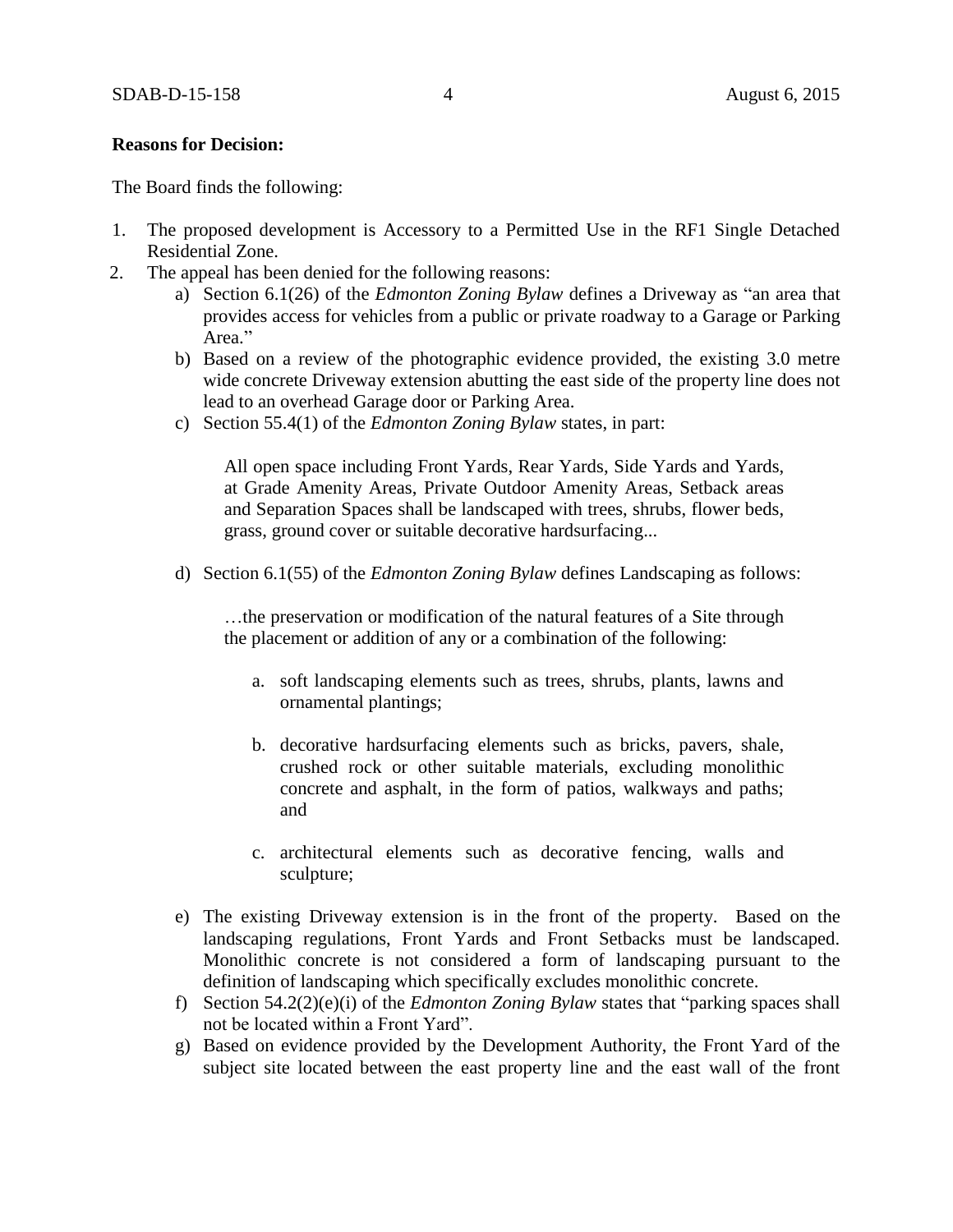attached Garage is being used for parking. Parking is not allowed within a Front Yard and this area should be landscaped.

- h) The Board recognizes the signatures of support provided by the Appellants, marked Exhibit "C", but finds that 5 of the 7 signatures are located outside of the 60 metre notification radius.
- i) The most affected property owner who resides in the adjacent property attended the hearing and spoke in opposition to the proposed development.
- 3. Based on the above, it is the opinion of the Board that the proposed development will unduly interfere with the amenities of the neighbourhood and materially interfere with and affect the use, enjoyment and value of neighbouring parcels of land.

## **Important Information for Applicant/Appellant**

- 1. This decision may be appealed to the Alberta Court of Appeal on a question of law or jurisdiction under Section 688 of the *Municipal Government Act*, RSA 2000, c M-26. If the Subdivision and Development Appeal Board is served with notice of an application for leave to appeal its decision, such notice shall operate to suspend the Development Permit.
- 2. When a decision on a Development Permit application has been rendered by the Subdivision and Development Appeal Board, the enforcement of that decision is carried out by the Sustainable Development Department, located on the 5th Floor, 10250 – 101 Street, Edmonton.

*NOTE: The City of Edmonton does not conduct independent environmental checks of land within the City. If you are concerned about the stability of this property for any purpose, you should conduct your own tests and reviews. The City of Edmonton, when issuing a development permit, makes no representations and offers no warranties as to the suitability of the property for any purpose or as to the presence or absence of any environmental contaminants on the property.*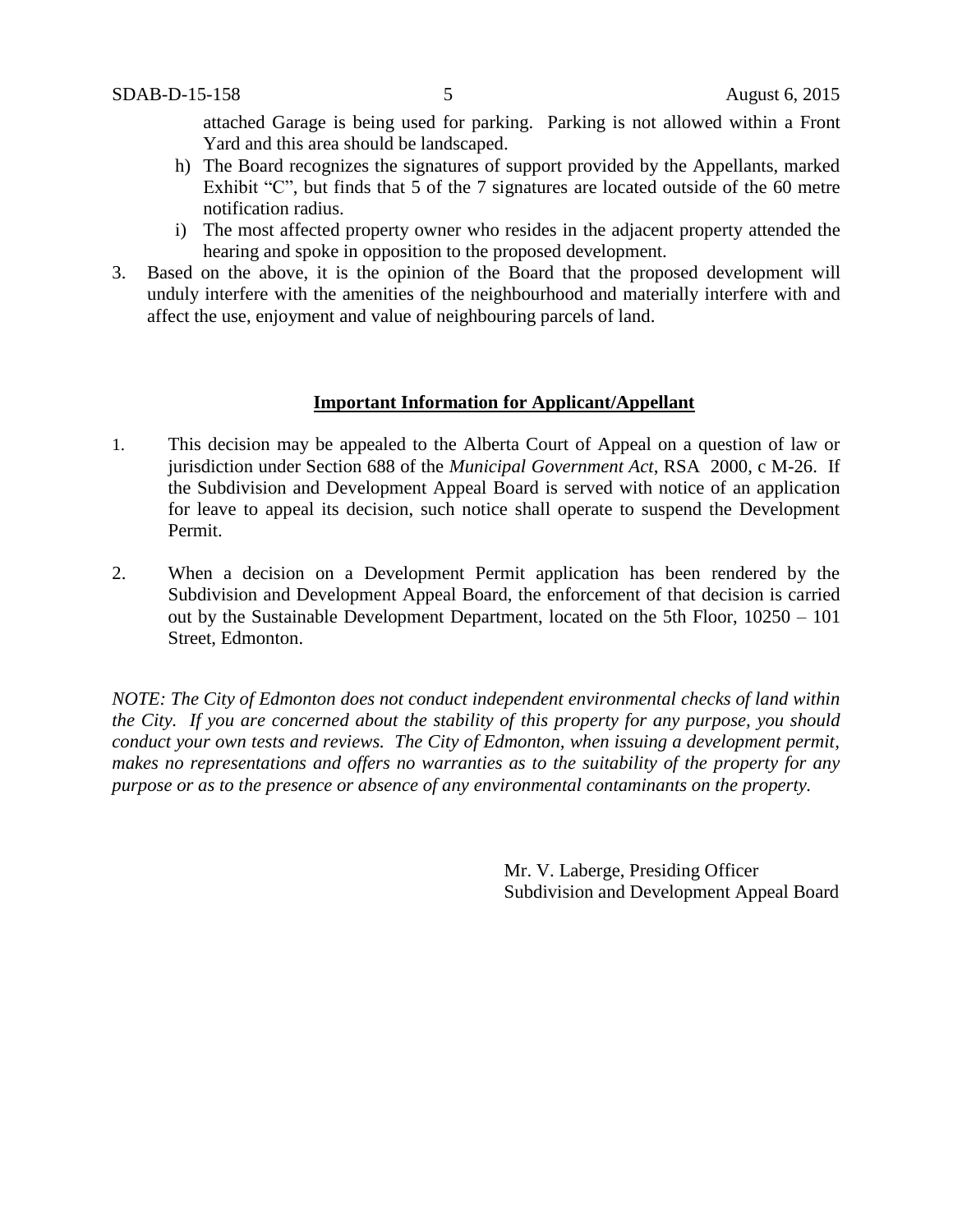Churchill Building 10019 - 103 Avenue NW Edmonton, AB T5J 0G9 Phone: 780-496-6079 Fax: 780-577-3537<br>Email: sdab@edmonton.ca sdab@edmonton.ca Web: www.edmontonsdab.ca

744 - Welsh Drive SW Edmonton, AB T6X 0N3

Date: August 6, 2015 Project Number: 092482817-027 File Number: SDAB-D-15-159

# **Notice of Decision**

This appeal dated June 26, 2015, from the decision of the Development Authority for permission to:

Construct an addition to an existing rear uncovered deck (irregular, 6.12m x 3.96m at 1.83m in Height)

on Plan 0820678 Blk 1 Lot 24A, located at 744 - Welsh Drive SW, was heard by the Subdivision and Development Appeal Board at its hearing held on July 22, 2015.

The decision of the Board was as follows:

## **Summary of Hearing:**

At the outset of the appeal hearing, the Presiding Officer confirmed with the parties in attendance that there was no opposition to the composition of the panel.

The appeal was filed on time, in accordance with Section 686 of the *Municipal Government Act*, RSA 2000, c M-26.

The Board heard an appeal of the decision of the Development Authority to approve an application to construct an addition to an existing rear uncovered deck (irregular, 6.12m x 3.96m at 1.83m in Height), located at 744 - Welsh Drive SW. The subject Site is zoned RF5 Row Housing Zone.

The development permit was approved, subject to conditions, with a variance granted in the maximum allowable Site Coverage. The approved development permit was subsequently appealed by an adjacent property owner.

Prior to the hearing the following information was provided to the Board, copies of which are on file:

A written submission from the Development Authority dated July 17, 2015.

The Board heard from the Appellant, Ms. St. Hilaire, who provided the following information in support of the appeal:

1. Her main concern is the variance that has been granted for the maximum allowable site coverage.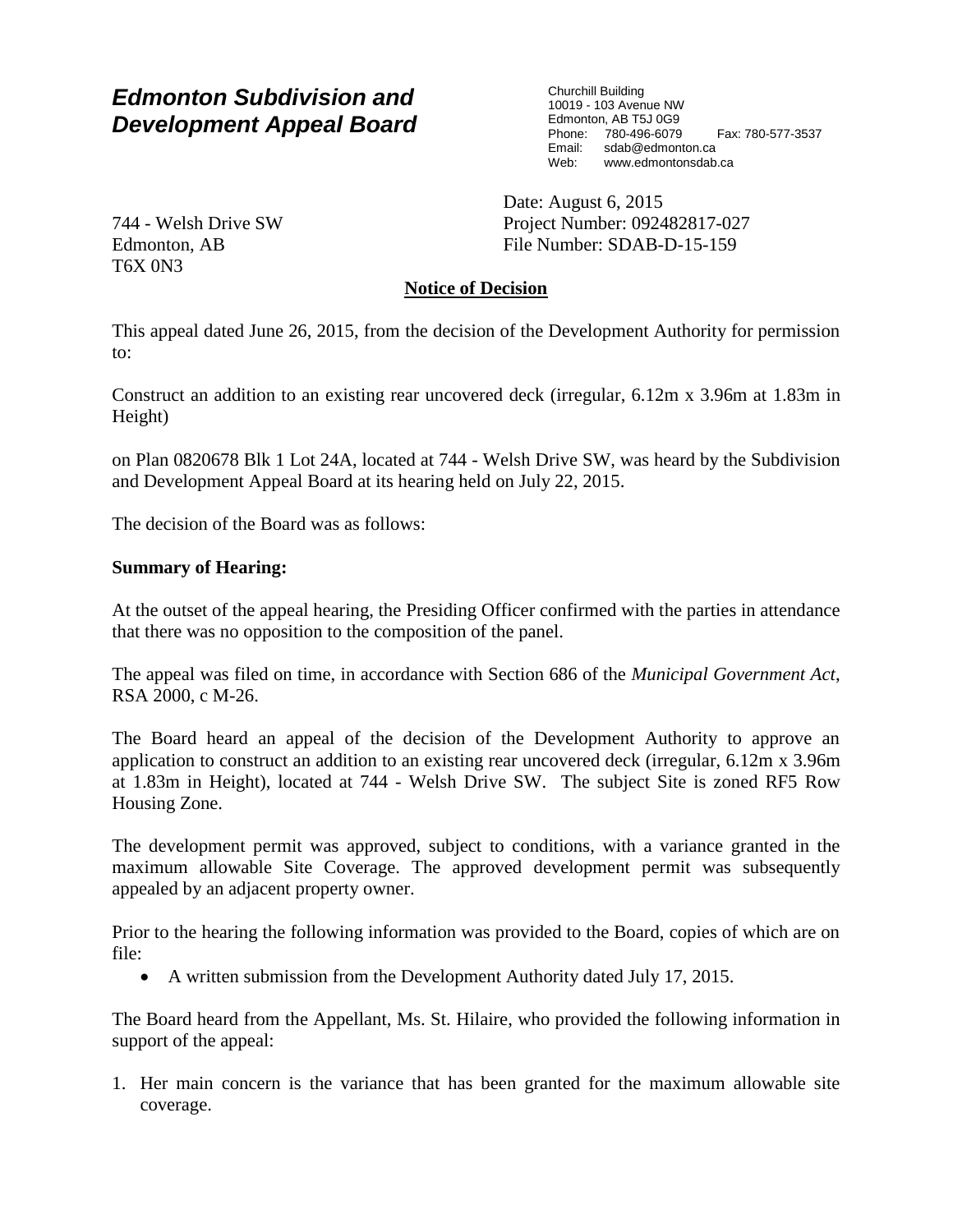SDAB-D-15-159 2 August 6, 2015

- 2. The variance will result in approximately 78 square feet of additional deck space.
- 3. She complied with the maximum allowable 28 percent Site Coverage requirement when she developed her own deck.
- 4. It was her opinion that Bylaws are in place for a reason and to ensure that all homeowners are held accountable in developing their properties.
- 5. She spoke with two Real Estate professionals regarding the impact of the proposed development on the value of her property.
- 6. Although neither of them provided an opinion in writing, they verbally indicated that there may be a negative impact should her property and the subject site be listed at the same time.
- 7. The Respondent has already been granted a variance for his garage because it is sited too close to the rear lane.
- 8. She referenced an agreement that may have allowed the deck to be built closer to the property line.
- 9. It was her opinion that all property owners should be treated the same way and that Bylaws are in place to ensure the standardization of development.

Ms. St. Hilaire provided the following responses to questions:

- 1. The proposed addition to the existing rear uncovered deck will not directly impact the use and enjoyment of her property. However, she reiterated that there may be an impact on the value of her property and her ability to sell her property.
- 2. There is quite a variation of Grading within this Row Housing development.

The Board then heard from Mr. George Robinson, representing the Sustainable Development Department, who provided the following information:

- 1. He provided a copy of the original Plot Plan, marked Exhibit "A" and confirmed that the subject site conforms with the grading regulations. The front of the lot drains to the street, and the rear of the lot drains quite substantially to the rear lane.
- 2. The proposed development is an addition to an existing deck and there is some hardship within the subject site because of the grade and slope in the rear yard which creates a practical difficulty for the property owner.

The Board then heard from the Respondent, Mr. Masiwal and his builder, Mr. Duiltner, who provided the following information in support of the proposed development:

- 1. Mr. Duiltner referenced a diagram included in Exhibit "B" to illustrate the slope of the existing deck, based on a height of 30 inches from the existing deck to the ground, and 108 inches in length.
- 2. He referenced three photographs of the existing deck, included in Exhibit "B" to illustrate the slope of the rear yard.
- 3. Mr. Masiwal has a young child and wants to enlarge the deck to provide a play area in the rear yard.

Ms. St. Hilaire provided the following information in rebuttal: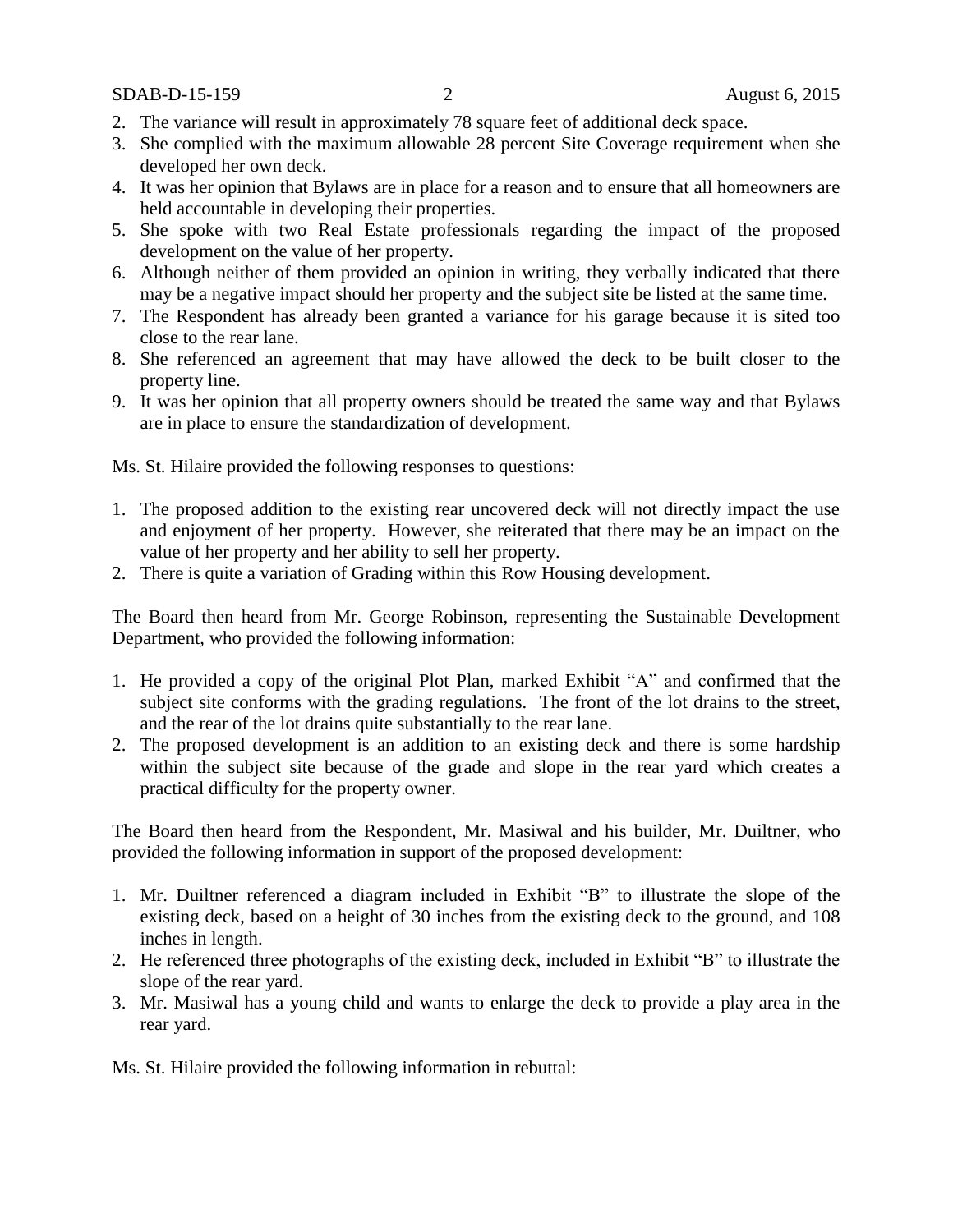1. It was her opinion that the Respondent was aware of the issues with the rear yard of this property and shouldn't have purchased the property if it was not suitable for his children.

### **Decision:**

The appeal is **DENIED** and the decision of the Development Authority is **CONFIRMED.** The development is **GRANTED** as approved by the Development Authority, subject to the following **CONDITIONS:**

- 1. Any future deck development greater than 0.6m (2ft) in height will require development and building permit approvals
- 2. Any future deck enclosure or cover requires a separate development and building permit approval.
- 3. Immediately upon completion of the exterior alterations, the site shall be cleared of all debris.
- 4. As far as reasonably practicable, the design and use of exterior finishing materials used shall be similar to, or better than, the standard of surrounding development.
- 5. Privacy screening to prevent visual intrusion onto abutting properties shall be provided to the satisfaction of the Development Officer.
- 6. Pursuant to Section 160.4(9)(b) of the *Edmonton Zoning Bylaw,* "the Outdoor Amenity Area shall be permanently retained as open space, unencumbered by an Accessory building or future additions".
- 7. Maintenance and/or drainage and utility easement(s) may be required between abutting buildings and/or through private yards of one or more Dwellings to ensure adequate access for property, drainage and utility maintenance. (Reference Section 160.4(12))

In granting the development, the following variances to the *Edmonton Zoning Bylaw* are allowed:

Maximum Site Coverage:  $77.9 \text{ m}^2$  (28%) Proposed:  $85.24 \text{ m}^2 (30.60\%)$ Relaxation:  $7.25 \text{ m}^2$ 

## ADVISEMENTS:

- i. Lot grades must match the Engineered approved lot grading plans for the area. Contact Drainage Services at 780-496-5500 for lot grading inspection inquiries.
- ii. Unless otherwise stated, all above references to "section numbers" refer to the authority under the *Edmonton Zoning Bylaw 12800*.
- iii. An approved Development Permit means that the proposed development has been reviewed only against the provisions of the *Edmonton Zoning Bylaw*. It does not remove obligations to conform with other legislation, bylaws or land title instruments such as the *Municipal Government Act*, the ERCB Directive 079, the *Edmonton Safety Codes Permit Bylaw* or any caveats, covenants or easements that might be attached to the Site.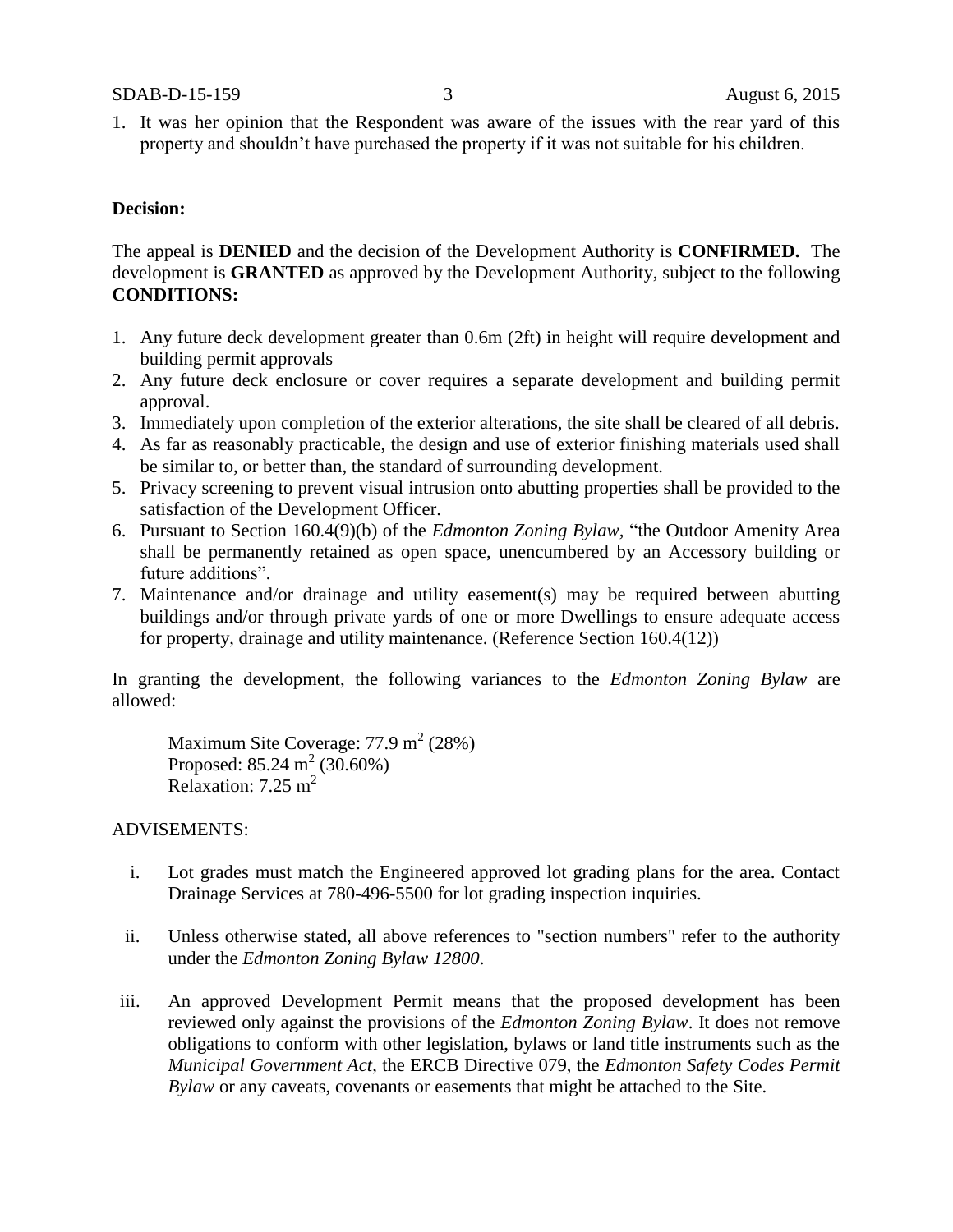### **Reasons for Decision:**

The Board finds the following:

- 1. The proposed development is an addition to a Permitted Use in the RF5 Row Housing Zone.
- 2. Based on a review of the photographic evidence provided, a practical difficulty particular to the subject Site exists because the grading of the Site limits utility of the rear Amenity Area.
- 3. The Respondent has agreed to add screening as a condition of approval.
- 4. The Respondent discussed the proposed development with the most affected, abutting property owners who have provided written support.
- 5. The Appellant failed to provide valid planning reasons to persuade the Board that the incremental excess in the maximum allowable total Site Coverage would have a material effect on the use or enjoyment of her property.
- 6. Based on the above, it is the opinion of the Board that the proposed development will not unduly interfere with the amenities of the neighbourhood or materially interfere with or affect the use, enjoyment or value of neighbouring parcels of land.

## **Important Information for Applicant/Appellant**

- 1. This is not a Building Permit. A Building Permit must be obtained separately from the Sustainable Development Department, located on the  $5<sup>th</sup>$  Floor, 10250 – 101 Street, Edmonton.
- 2. Obtaining a Development Permit does not relieve you from complying with:
	- a) the requirements of the *Edmonton Zoning Bylaw*, insofar as those requirements have not been relaxed or varied by a decision of the Subdivision and Development Appeal Board;
	- b) the requirements of the *Alberta Safety Codes Act*, RSA 2000, c S-1;
	- c) the requirements of the *Permit Regulation*, Alta Reg 204/2007;
	- d) the requirements of any other appropriate federal, provincial or municipal legislation; and
	- e) the conditions of any caveat, covenant, easement or other instrument affecting a building or land.
- 3. When an application for a Development Permit has been approved by the Subdivision and Development Appeal Board, it shall not be valid unless and until any conditions of approval, save those of a continuing nature, have been fulfilled.
- 4. A Development Permit will expire in accordance to the provisions of Section 22 of the *Edmonton Zoning Bylaw 12800*, as amended.
- 5. This decision may be appealed to the Alberta Court of Appeal on a question of law or jurisdiction under Section 688 of the *Municipal Government Act*, RSA 2000, c M-26. If